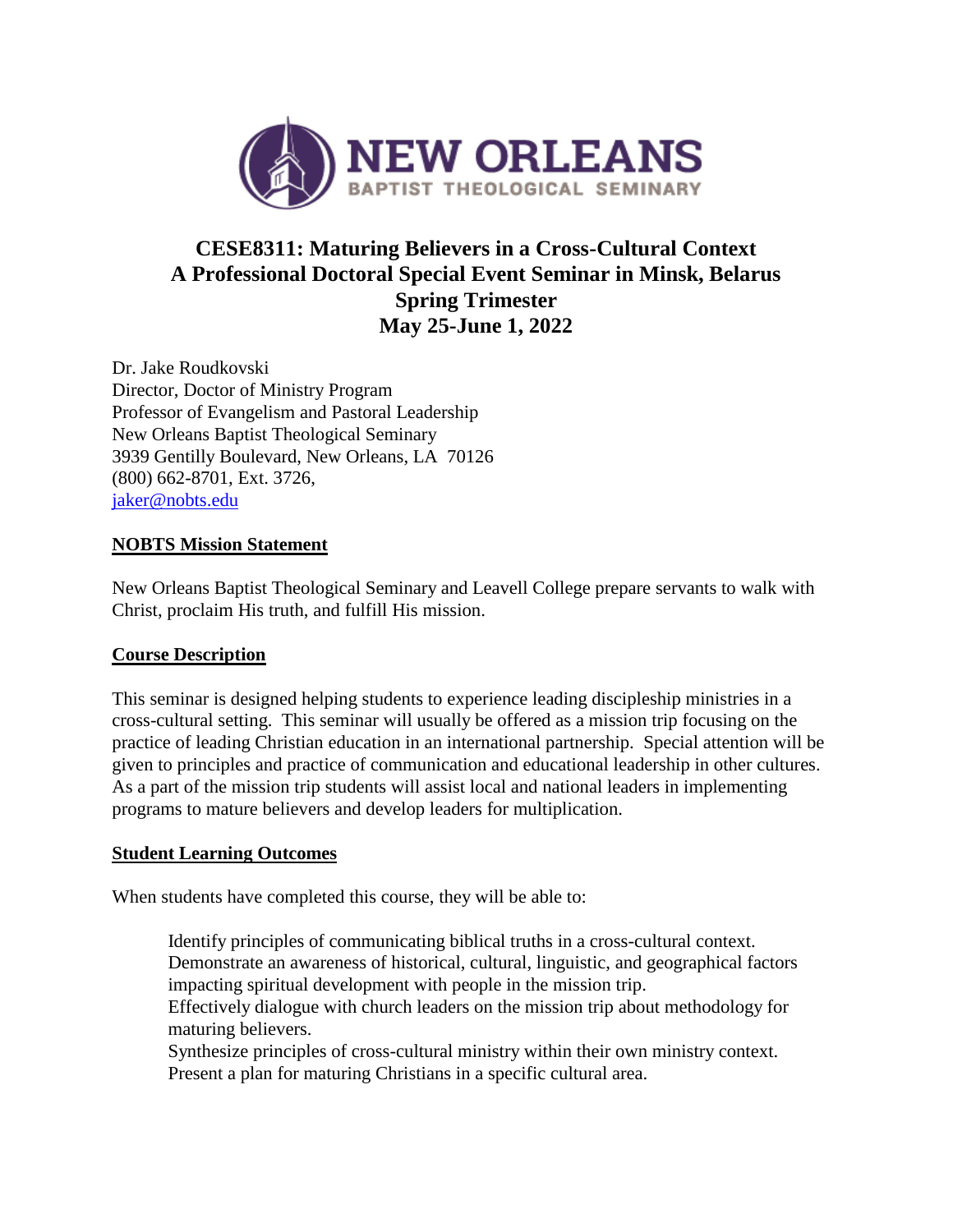#### **Course Methodology**

This seminar will utilize textbook readings, small group interaction, and critical reflection as well as an experiential component of the mission trip to provide educational methodology for the students' learning experiences.

#### **Required Textbooks**

See individual assignments for necessary textbooks.

#### **Course Requirements**

#### Pre-Event Assignments:

**Cultural Insights List**: Each student will read one of the following textbooks. For the selected book the student is to prepare a list of at least ten insights gained about the people group for the mission trip. Briefly discuss each of the insights. It is anticipated that this assignment will be approximately five pages double-spaced in length. **Date Due: May 15**

Select from one of the following two books …

Bazan, Lubov*. A History of Belarus.* London: Glagostav Publications, 2014.

Roberts, Nigel. *Belarus (Brandt Travel Guide)*, 2018.

**Cross-Cultural Ministry Book Critique:** Read one of the following two books and prepare a six page doubled spaced critique for each book: Include a significant (at least four pages) summary of content. Also identify strengths and weaknesses of the authors' points of view, points of agreement or disagreement, and potential application to the student's personal ministry. **Date Due: May 15** 

Plueddemann, James*. Teaching Across Cultures: Contextualizing Education for Global Mission*. Downers Grove: IVP Academics, 2018.

Yount, William R., and Mike Barnett. *Called to Reach: Equipping Cross-Cultural Disciplers.* Nashville: Broadman and Holman, 2008.

**Maturing Believers Presentation:** Prepare a thirty-minute presentation to be shared at a conference in Belarus. Students will be assigned a specific presentation based on need of churches and participant background. Assignments will be made by April 1. **Date Due: Submit a two page outline of the prepared presentation by May 15.** Actual presentations will be made during the mission trip.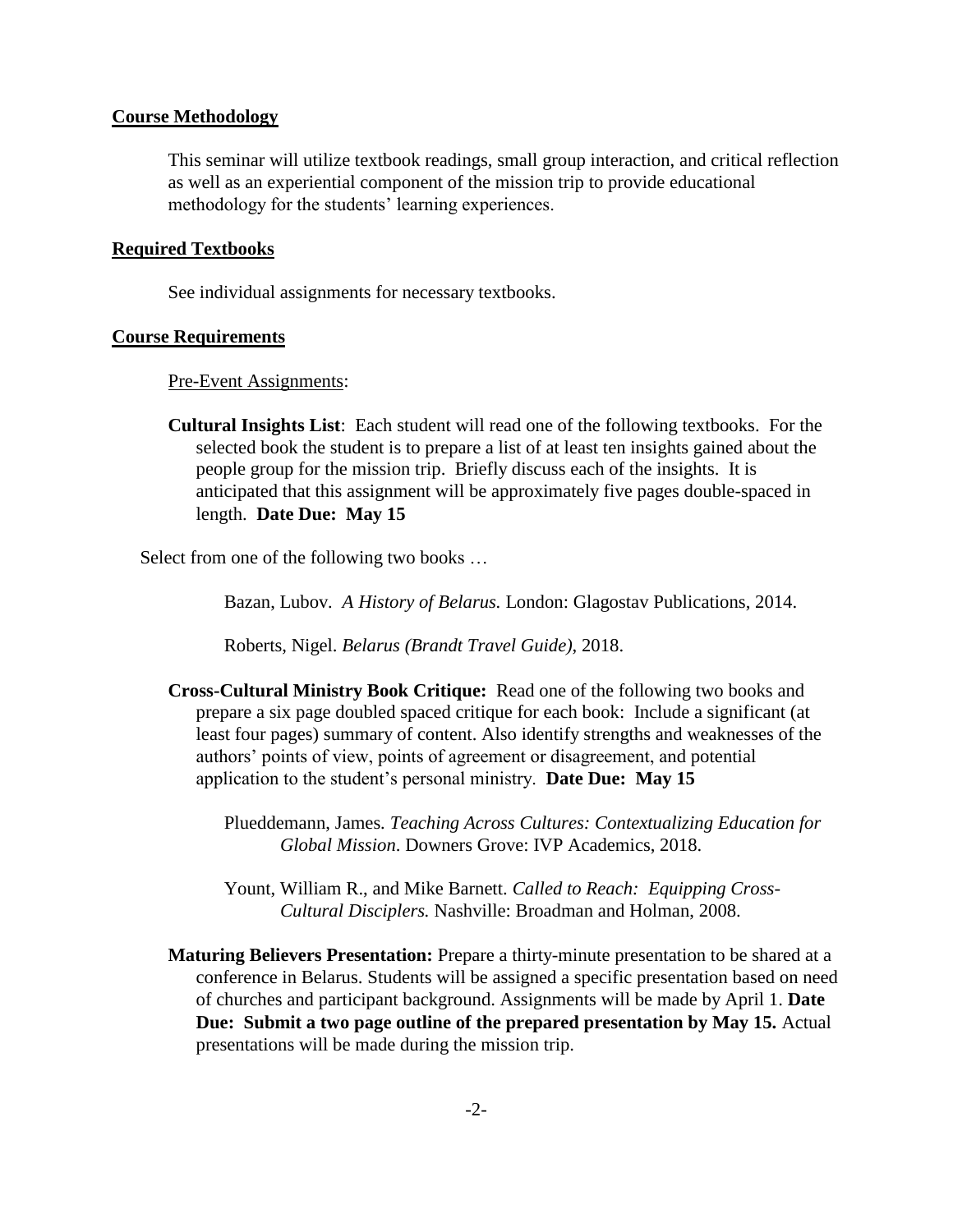## During the Mission Trip

- **Mission Trip Participation:** Participate completely in all activities of the mission trip. Lead presentations as assigned. **Date Due: May 25-June 1**.
- **Daily Journal:** During the mission trip maintain a daily journal of activities, insights gained, experiences, and reflections. Following the mission trip submit a typed version of the journal. **Date Due: June 1**.

# Following the Mission Trip

**Reflection Paper:** Following the mission trip submit a four page double-spaced reflection paper identifying increases in knowledge, awareness of cross-cultural sensitivities, and skills developed. Discuss possible applications to current personal ministry and implications for future potential ministry. **Date Due: June 30.**

## Logistical Considerations

NOBTS will be partnering with the Belarussian Mission for the trip. The overall cost of the trip is \$3,000 inclusive of airfare, lodging, food, visa etc. The tuition for the class is in addition to the cost of the trip. The deposit of \$500 will be due on March  $15<sup>th</sup>$ , and the remaining balance will be due April 15<sup>th</sup> payable to the Belarussian Mission. Upon registration in the class, the professor will provide more information about logistical details for the trip.

# **Course Evaluation**

| <b>Cultural Insights List</b>                | 15% |
|----------------------------------------------|-----|
| <b>Cross-Cultural Ministry Book Critique</b> | 15% |
| <b>Maturing Believers Presentation</b>       | 15% |
| <b>Trip Participation</b>                    | 25% |
| Daily Journal                                | 15% |
| <b>Reflection Paper</b>                      | 15% |
| Interview                                    | 10% |



Click **HERE** for a link to Helpful Playlist, including topics on how to view your grades, submit assignments, and post on the discussion board.

Click [HERE](https://www.youtube.com/watch?v=-vFm_r4iG6A) for a video tutorial on how to navigate Blackboard and enroll in courses.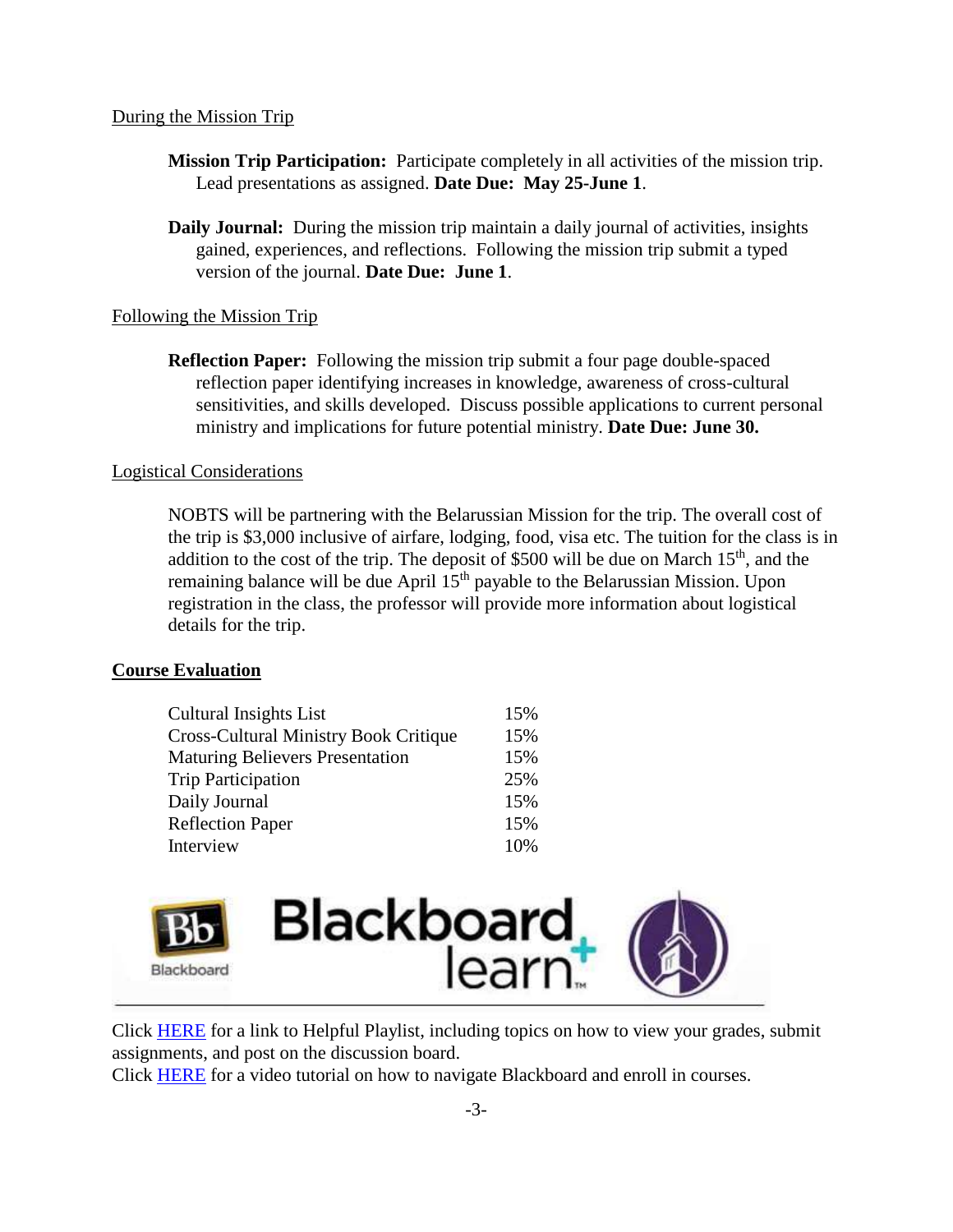Click [HERE](https://docs.google.com/forms/d/1aacdCHQyhsSRj0wRCGNEh-tal8hvFFfaHkSXios8Yk0/viewform) to sign up for a one-on-one virtual assistance opportunity with ITC personnel. \*Make sure to schedule your appointment at least 2 weekdays in advance. Be sure to write down any questions you may have concerning Blackboard and bring them to the orientation session. ITC Student Support will be present and able to assist you with your inquiries.

## **If you have any further questions feel free to contact us at** blackboardhelpdesk@nobts.edu

## **Selected Bibliography**

#### Transcultural Communication

- Anderson, Norman. *Christianity and World Religions: The Challenge of Pluralism*, 2nd ed. Downers Grove, IL: InterVarsity Press, 1984.
- Bosch, David J. *Believing in the Future: Toward a Missiology of Western Culture*. Valley Forge, PA: Trinity Press International, 1995.
- Braswell, George W. Jr. *Understanding World Religions*, revised. Nashville: Broadman & Holman Publishers, 1994.
- Brown, Robert McAfee. *Unexpected News: Reading the Bible with Third World Eyes*. Philadelphia: Westminster Press, 1984.
- Conn, Harvie M. *Eternal Word and Changing Worlds: Theology, Anthropology, and Mission in Trialogue*. Grand Rapids: Zondervan Publishing House, 1984.
- Costa, Ruy O., ed. *One Faith, Many Cultures: Inculturation, Indigenization, and Contextualization*. Maryknoll, NY: Orbis Books, 1988.
- Hesselgrave, David J. *Communicating Christ Cross-Culturally: An Introduction to Missionary Communication*, 2<sup>nd</sup> ed. Grand Rapids: Zondervan Publishing House, 1991.
	- \_\_\_\_\_\_. *Planting Churches Cross-Culturally: A Guide for Home and Foreign Missions*. Grand Rapids: Baker Book House, 1980.
- Hiebert, Paul G. *Anthropological Insights for Missionaries*. Grand Rapids: Baker Book House, 1985.
	- \_\_\_\_\_\_. *Anthropological Reflections on Missiological Issues*. Grand Rapids: Baker Book House, 1994.
- Hiebert, Paul G. and Frances F. *Case Studies in Missions*. Grand Rapids: Baker Book House, 1987.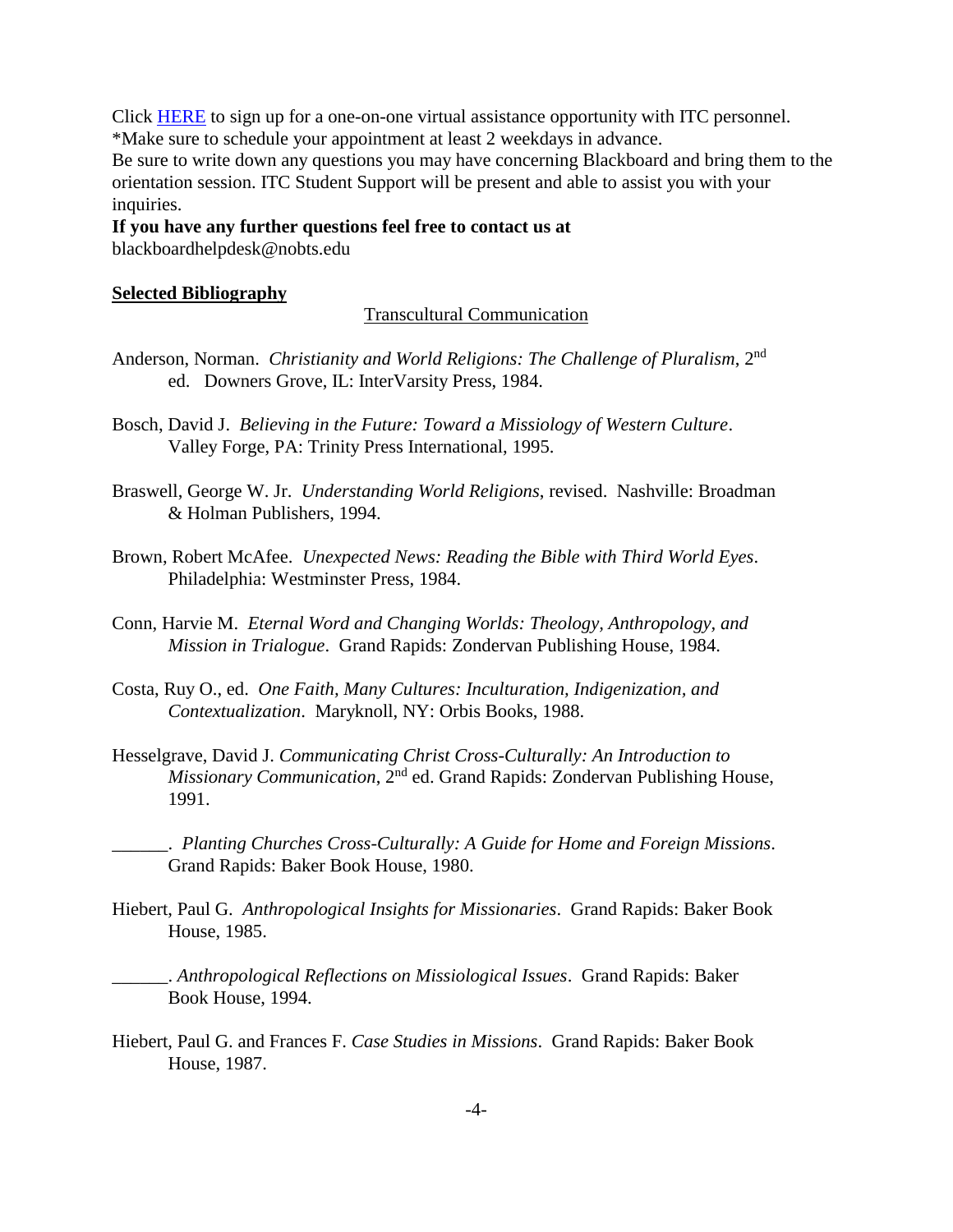- Howard, David M., ed*. Jesus Christ: Lord of the Universe, Hope of the World*. Downers Grove, IL: InterVarsity Press, 1974.
- Kraft, Charles H. *Christianity in Culture: A Study in Dynamic Biblical Theologizing in Cross-Cultural Perspective*. Maryknoll, NY: Orbis Books, 1979.

\_\_\_\_\_\_. *Communication Theory for Christian Witness*. Nashville: Abingdon Press, 1983.

- Lingenfelter, Sherwood*. Transforming Culture: A Challenge for Christian Mission*. 2d ed.. Grand Rapids: Baker Book House, 1998.
- Mayers, Marvin K. *Christianity Confronts Culture: A Strategy for Crosscultural Evangelism*, revised and enlarged ed. Grand Rapids: Academic Books, 1987.
- Neill, Stephen. *Christian Faith and Other Faiths*. Downers Grove, IL: InterVarsity Press, 1984.
- Newbigin, Leslie. *The Open Secret: An Introduction to the Theology of Mission*, rev. ed. Grand Rapids: William B. Eerdmans Publishing Co., 1995.
- Nida, Eugene A. and William D. Reyburn. *Meaning Across Cultures*. Maryknoll, NY: Orbis Books, 1981.

\_\_\_\_\_\_. *Message and Mission: The Communication of the Christian Faith*, rev. ed. Pasadena, CA: William Carey Library, 1990.

Richardson, Don. *Eternity in Their Hearts*, rev. ed. Ventura: Regal Books, 1984.

- Van Rheenen, Gailyn. *Communicating Christ in Animistic Contexts*. Grand Rapids: Baker Book House, 1991.
- Woodbury, J. Dudley, ed. *Muslims and Christians on the Emmaus Road: Crucial Issues in Witness among Muslims*. Monrovia, CA: MARC/World Vision, 1989.
- Winter, Ralph and Steven C. Hawthorne, ed*. Perspectives on the World Christian Movement: A Reader*, rev. ed. Pasadena, CA: William Carey Library, 1992.
- Zahniser, A. H. Mathias. *Symbol and Ceremony: Making Disciples Across Cultures*. Monrovia, CA: MARC/World Vision, 1997

Leading Christian Education Ministries

Anderson, Leith. *Dying for Change*. New York: The Free Press, 1990.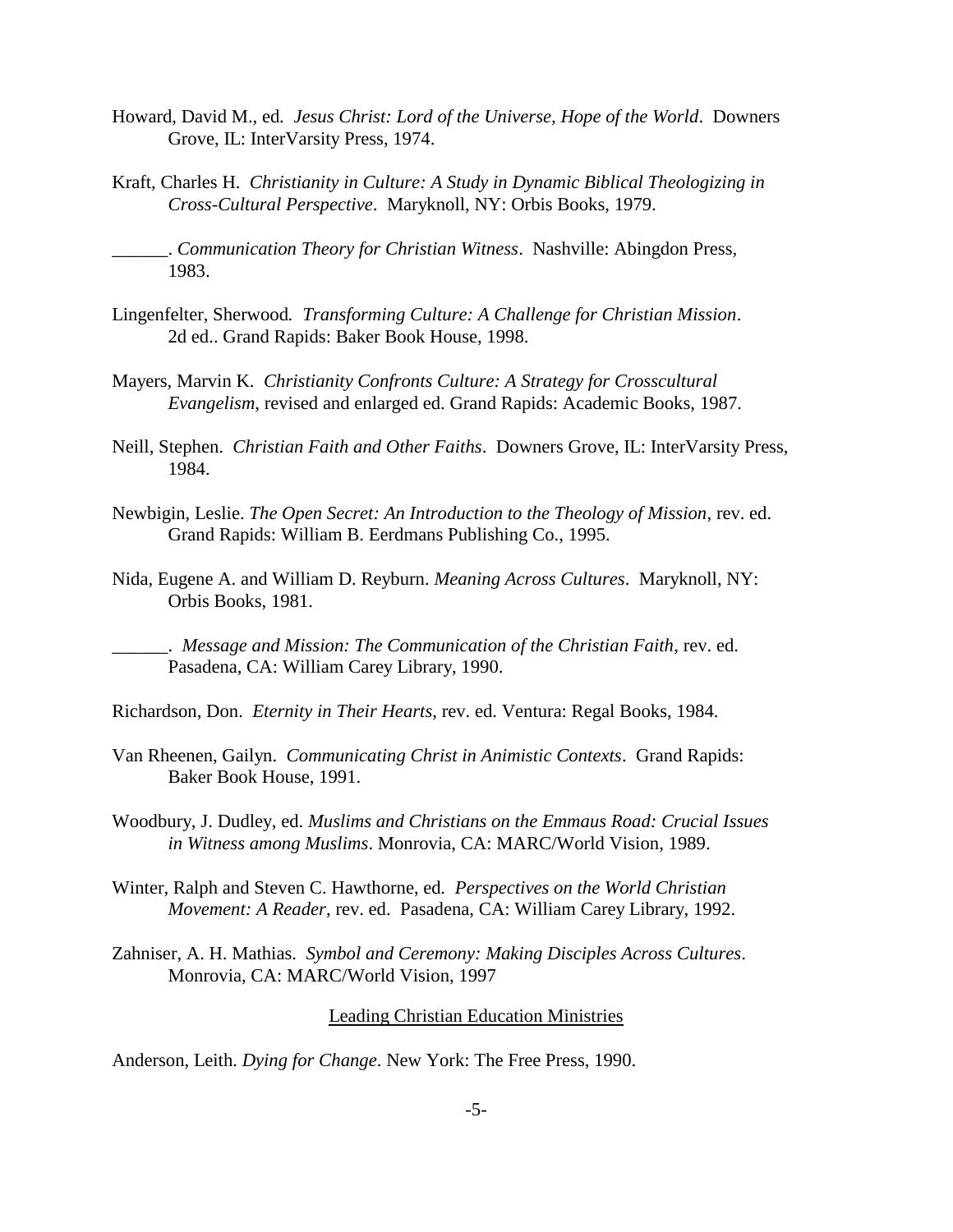Anderson, Philip and Phoebe. *The House Church*. Nashville: Abingdon, 1975.

- Arias, Mortimer. *The Great Commission: Biblical Models for Evangelism*. Nashville: Abingdon, 1992.
- Arnold, Jeffrey. *Seven Tools for Building Effective Groups*. Colorado Springs: NavPress, 1997.
- Arnold, Jeffrey. *Starting Small Groups: Building Community That Matters*. Nashville: Abingdon, 1997.
- Arnold, Jeffrey. *The Big Book of Small Groups*. Downers Grove: InterVarsity, 1994.
- Banks, Robert*. Paul's Idea of Community*. Peabody: Handrikson, 1994.
- Barna, George. *The Frog in the Kettle*. Ventura, CA: Regal, 1990.
- Barna, George. *The Power of Vision: How You Can Capture and Apply God's Vision for Your Ministry*. Ventura, CA: Gospel Light, 1997.
- Barna, George. *Turning Vision into Action*. Ventura, CA: Regal, 1997.
- Barna, George. *User Friendly Churches*. Ventura, CA: Regal, 1991.
- Barrett, Lois. *Building the House Church*. Kitchener: Herald, 1986.
- Beal, George M. *Leadership and Dynamic Group Action*. Ames, IA: Iowa State University, 1962.
- Beckham, William A. *The Second Reformation: Reshaping the Church for the 21st Century*. Houston: Touch, 1995.
- Benedict, Daniel, and Craig Kennett Miller. *Contemporary Worship for the Twenty-first Century: Worship or Evangelism.* Nashville: Discipleship Resources, 1994.
- Bertcher, Harvey J. *Group Presentation: Techniques for Leaders and Members*, 2d ed. Thousand Oaks, CA: Sage, 1994.
- Bevere, John. *A Heart Ablaze: Igniting a Passion for God*. Nashville: Thomas Nelson, 1999.
- Blackaby, Henry T. *Fresh Encounter*. Nashville: Broadman and Holman, 1997.
- Blackaby, Henry T. and Claude V. King. *Experiencing God: Knowing and Doing His Will*. Nashville: Broadman and Holman, 1998.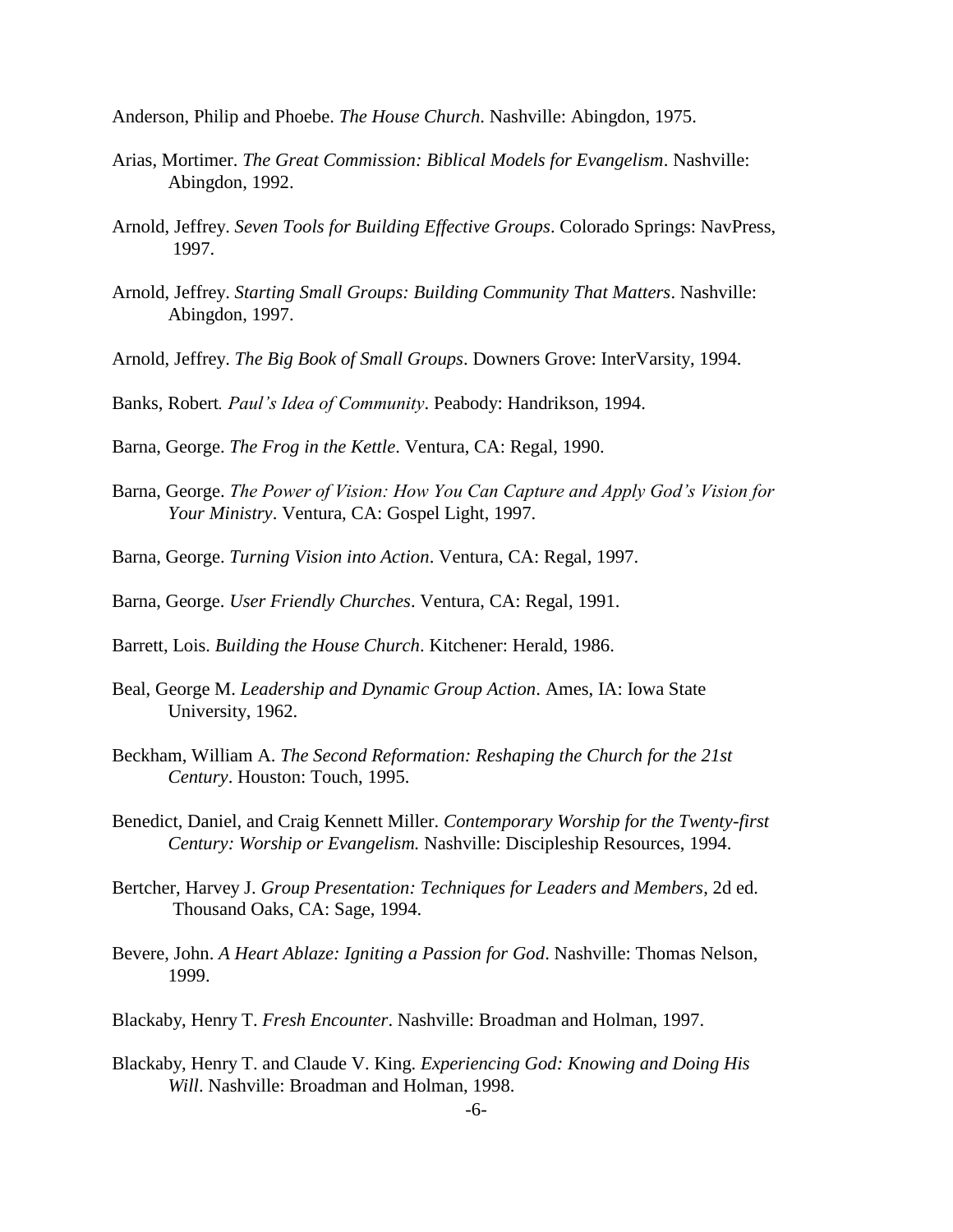Blackaby, Tom and Henry T. Blackaby. *The Man God Uses*. Nashville: Broadman and Holman, 1999.

Bonhoeffer, Dietrich. *The Cost of Discipleship*. New York: Simon and Schuster, 1995.

- Burgoon, Michael, Judee K. Burgoon, and James C. McCroskey. *Small Group Communication: A Functional Approach.* New York: Holt, Rinehart, and Winston, 1974.
- Campolo, Anthony. *Following Jesus Without Embarrassing God*. Waco, TX: Word, 1997.
- Chaney, Charles L. *Church Planting at the End of the Twentieth Century*. Wheaton: Tyndale House, 1991.
- Cole, W. Douglas. *Working with Senior Adults in Sunday School*. Nashville: Convention, 1977.
- Coleman, Lyman. *Small Group Training Manual*. Littleton, CO: Serendipity, 1991.
- Coleman, Robert Emerson. *The Great Commission Lifestyle: Conforming Your Life To Kingdom Priorities.* Grand Rapids: F.H. Revell, 1992.
- Crawford, Dan R. *Families Reaching Families*. Nashville: Convention, 1990.
- Davis, Deena. *Discipleship Journal's 101 Best Small-Group Ideas*. Colorado Springs: NavPress, 1996.
- Donahue, Bill. *Leading Life-Changing Small Groups*. Grand Rapids, MI: Zondervan, 2002
- Duewel, Wesley L. *Touch the World Through Prayer*. Grand Rapids: F. Asbury, 1986.
- Duffet, Robert G. *A Relevant Word: Communicating the Gospel to Seekers*. Valley Forge, PA: Judson, 1995.
- Easum, William M. *Sacred Cows Make Gourmet Burgers: Ministry Anytime, Anywhere, By Anybody.* Nashville: Abingdon, 1995.
- Eastman, Dick. *Love On Its Knees*. Old Tappan, NJ: Chosen Books, 1980.
- Eastman, Dick. *Beyond Imagination*: A Simple Plan to Save the World. Grand Rapids: Chosen Books, 1997.

Edge, Findley B. *Teaching for Results*. Nashville: Broadman and Holman, 1995.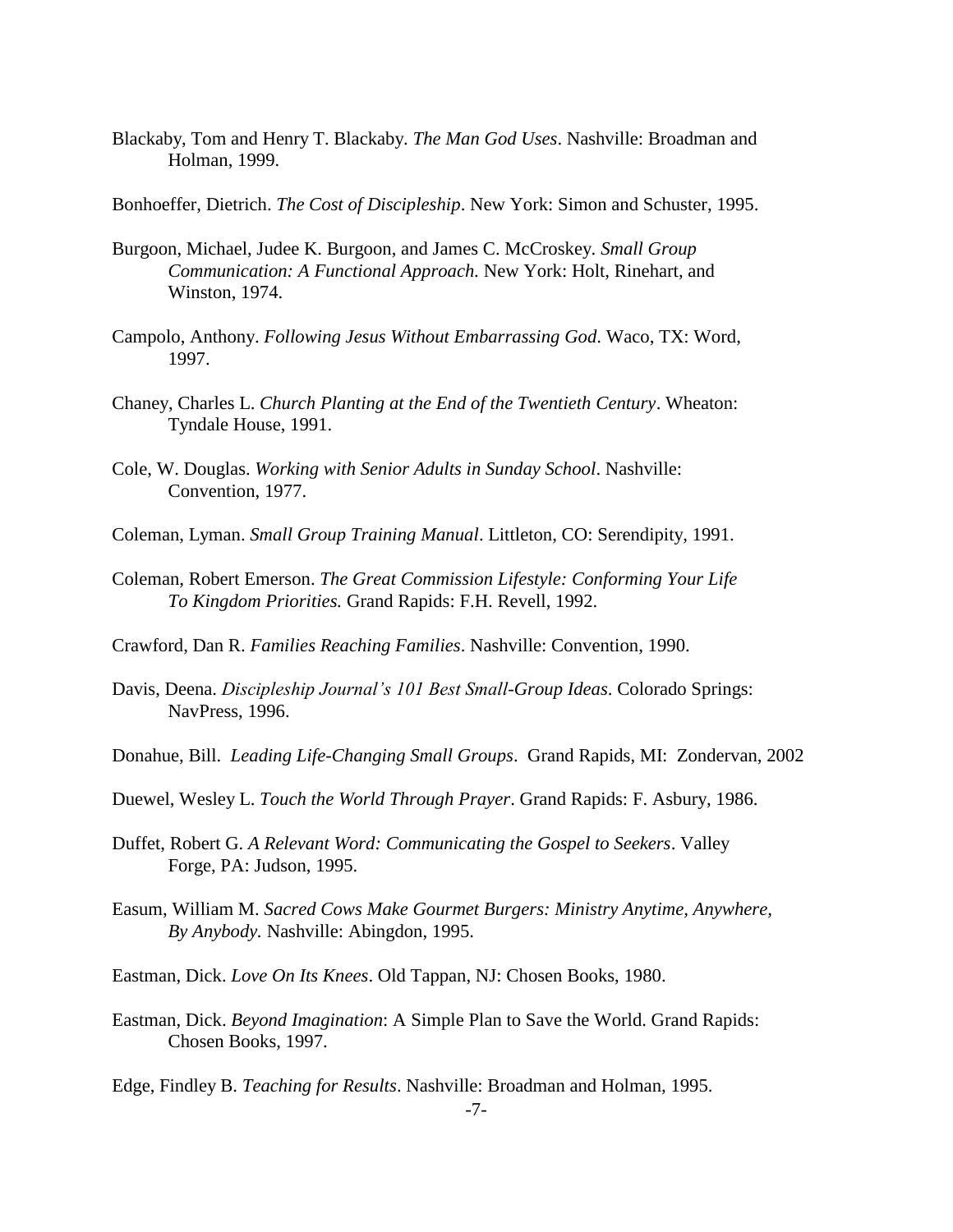- Edgemon, Roy T. & Steve Williams. *Leading Discipleship in a Church*. Nashville: Baptist Sunday School Board, 1997.
- Fields, Doug. *Purpose-Driven Youth Ministry: Nine Essential Foundations for Healthy Growth.* Grand Rapids: Zondervan, 1998.
- Fisher, B. Aubrey. *Small Group Decision Making: Communication and the Group Process.* New York: McGraw-Hill, 1974.
- Ford, Leighton. *Transforming Leadership: Jesus' Way of Creating Vision, Shaping Values, and Empowering Change*. Downers Grove, IL: InterVarsity, 1993.
- Galloway, Dale. *20 20 Vision: How to Create a Successful Church With Lay Pastors And Cell Groups*. Portland, OR: Foundations of Hope, 1986.
- Gaukroger, Stephen. *Your Mission, Should You Accept It--: An Introduction for World Christians*. Downers Grove, IL: InterVarsity, 1996.
- George, Carl F. *Prepare Your Church for the Future*. Tarrytown, NY: Revell, 1991.
- George, Carl F. *The Coming Church Revolution: Empowering Leaders for the Future.* Grand Rapids: F.H. Revell, 1994.
- Getz, Gene A. and Charles R. Swindoll. *The Walk: Growing into the Fullness of Christ*. Nashville: Broadman and Holman, 2000.
- Getz, Gene A. and Charles R. Swindoll. *The Walk: The Measure of Spiritual Maturity*. Nashville: Broadman and Holman, 1998.
- Goldsmith, Malcolm. *Knowing Me Knowing God: Exploring Your Spirituality With Myers-Briggs.* Nashville: Abingdon, 1997.
- Gorman, Julie A. *Community That is Christian: A Handbook on Small Groups*. Wheaton: Victor, 1993.
- Guetzkow, Harold, ed. *Groups, Leadership, and Men: Research in Human Relations, Reports on Research Sponsored by the Human Relations and Morale Branch Of the Office of Naval Research, 1945-1950*. Pittsburgh: Carnegie, 1951.
- Guiver, George. *Company of Voices: Daily Prayer and the People of God*. New York: Pueblo, 1988.
- Hadaway, C. Kirk, Stuart A. Wright, and Francis M. DuBose. *Home Cell Groups and House Churches*. Nashville: Broadman, 1987.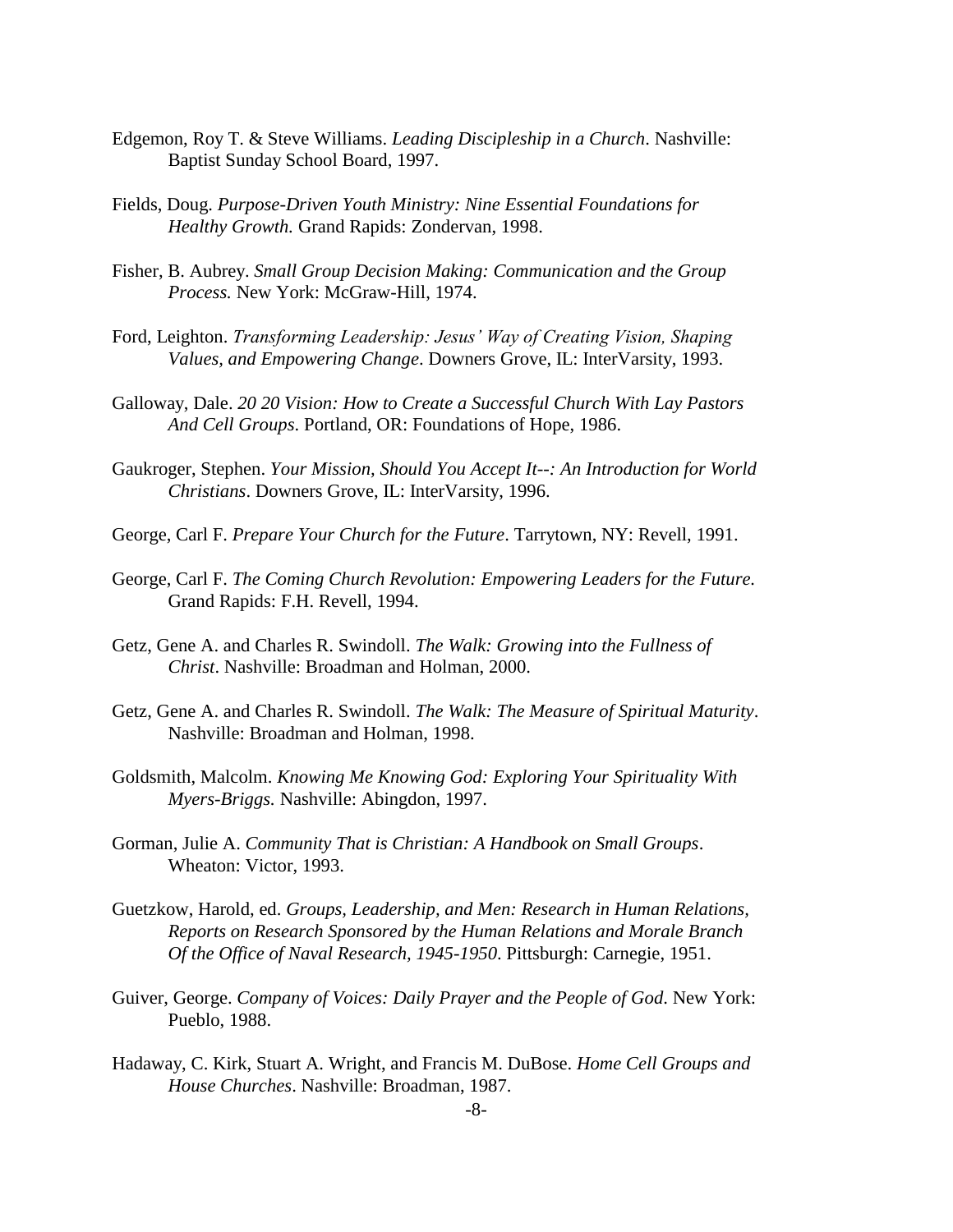- Hall, R. Clyde. *DiscipleLife: Leading Youth Discipleship in a Church*. Nashville: LifeWay, 1996.
- Hanks, Billie and William A. Shell, eds. *Discipleship: Great Insights from the Most Experienced Disciple Makers.* Grand Rapids: Zondervan, 1993.
- Hanks, Louis B. *Vision, Variety, and Vitality*. Nashville: Convention, 1996.
- Hare, A. Paul, etal. *Small Groups: An Introduction*. Westport, CN: Praeger, 1996.
- Harper, Kenneth C. *The Myer-Briggs Type Indicator: Some Implications for Worship, Piety, and Responsibility.* Tacoma, WA: Evangelical Theological Society, 1990.
- Hawthorne, Steve. *Prayer-Walking: Praying On-Site with Insight*. Orlando, FL: Creation House, 1993.
- Hellelbein, Frances, Marshall Goldsmith, and Richard Beckhard, eds. *The Leader of The Future: New Visions, Strategies, and Practices for the Next Era*. San Francisco: Jossey-Bass, 1996.
- Hemphill, Ken. *Revitalizing the Sunday Morning Dinosaur*. Nashville: Broadman and Holman, 1996.
- Hemphill, Ken and Bill Taylor. *Ten Best Practices To Make Your Sunday School Work*. Nashville: LifeWay, 2001.
- Hemphill, Ken, and R. Wayne Jones. *Growing an Evangelistic Sunday School*. Nashville: Broadman Press, 1989.
- Hendricks, Howard and William Hendricks. *As Iron Sharpens Iron: Building Character In a Mentoring Relationship.* Chicago: Moody, 1999.
- Hipp, Jeanne. *How to Start and Grow Small Groups in Your Church*. Monrovia, CA: Church Growth, Inc., 1989.
- Hull, Bill*. Jesus Christ, Disciplemaker*. Old Tappan, NJ: F.H. Revell, 1990.
- Hull, Bill. *The Disciple-Making Church*. Old Tappan, NJ: F.H. Revell, 1998.
- Hull, Bill. *The Disciple-Making Pastor*. Old Tappan, NJ: F.H. Revell, 1988.
- Hunt, Josh. *Let It Grow! Changing to Multi-Congregational Churches*. Grand Rapids: Baker, 1993.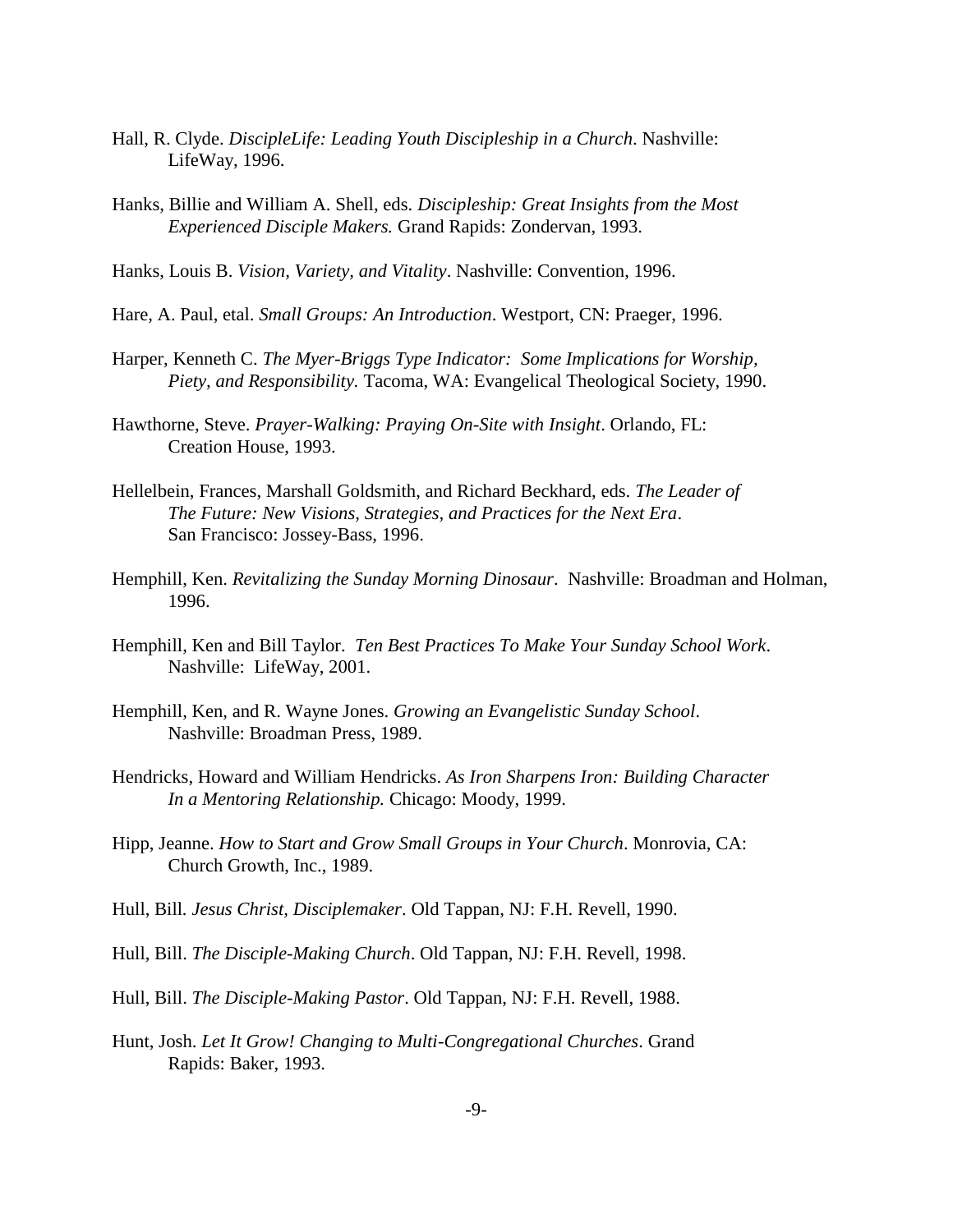- Hunt, T.W. *Disciple's Prayer Life: Walking in Fellowship with God*. Nashville: LifeWay, 1997.
- Hunt, T.W. *The Mind of Christ: The Transforming Power of Thinking His Thoughts*. Nashville: Broadman and Holman, 1997.

Hunter, George G., III. *How to Reach Secular People*. Nashville: Abingdon, 1992.

Hunter, George G., III. *Church for the Unchurched*. Nashville: Abingdon, 1996.

Hybels, Bill. *Becoming A Contagious Christian.* Grand Rapids: Zondervan, 1996.

Icenogle, Gareth Weldom. *Biblical Foundation for Small Group Ministry*. Downers Grove: InterVarsity, 1994.

Johnson, Douglas W. *Vitality Means Church Growth*. Nashville: Abingdon, 1989.

- Johnson, Luke Timothy*. Living Jesus*. San Francisco: HarperCollins, 1999.
- Kelley, Robert Earl. *The Power of Followership: How to Create Leaders People Want to Follow, and Followers Who Lead Themselves*. New York: Doubleday/Currency, 1992.
- Kirkpatrick, Thomas G. *Small Groups in the Church: A Handbook for Creating.* Bethesda, MD: Alban Institute, 1995.
- Kramp, John. *Out of Their Faces and Into Their Shoes: How to Understand Spiritually Lost People and Give Them Directions to God*. Nashville: Broadman and Holman, 1995.
- Lea, Thomas D. & Thomas Hudson. *Step by Step Through the New Testament*. Nashville: Baptist Sunday School Board, 1992.
- LeMasters, Philip. *Discipleship for All Believers: Christian Ethics and the Kingdom Of God.* Scottdale, PA: Herald, 1992.
- LeTourneau, Richard. *Management Plus: Getting Things Done Through People*. Grand Rapids: Zondervan, 1976.
- Ligon, Greg. *Bonhoeffer's Cost of Discipleship*. Nashville: Broadman and Holman, 1998.
- Long, Jimmy. *Small Group Leaders' Handbook: The Next Generation*. Downers Grove: InterVarsity, 1995.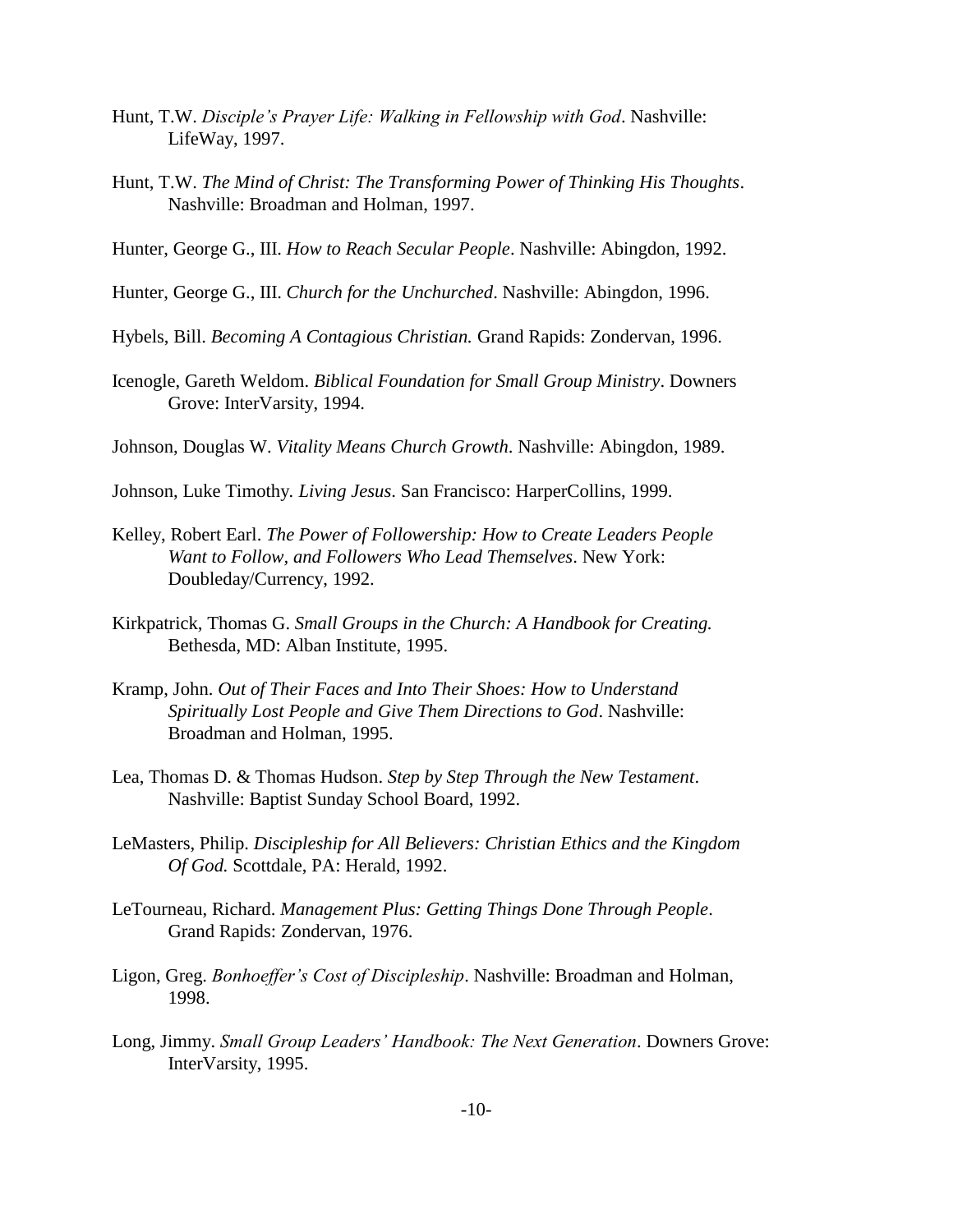- Mack, Michael C. *The Synergy Church: A Strategy for Integrating Small Groups and Sunday School.* Grand Rapids: Baker, 1996.
- Malehorn, Hal. *Over 200 Ways to Improve Your Sunday School*. St. Louis: Concordia Publishing House, 1982.
- Mallory, Sue. *The Equipping Church: Serving Together to Transform Lives*. Grand Rapids, MI: Zondervan, 2001.
- Mallory, Sue and Brad Smith. *The Equipping Church Guidebook*. Grand Rapids, MI: Zondervan, 2001.
- Malphurs, Aubrey. *Advanced Strategic Planning: A New Model for Church and Ministry Leaders*. Grand Rapids, Michigan: Baker Books, 1999.
- Malphurs, Aubrey M*. Developing a Vision for Ministry in the Twenty-first Century*. Grand Rapids: Baker, 1992.
- Malphurs, Aubrey. *Planting Growing Churches for the Twenty-first Century*. Grand Rapids: Baker, 1992.
- Malphurs, Aubrey. *Pouring New Wine into Old Wineskins: How to Change a Church Without Destroying It.* Grand Rapids: Baker, 1993.
- Malphurs, Aubrey M. *The Dynamics of Church Leadership*. Grand Rapids: Baker, 1999.
- Martin, Glen. *Creating Community: Deeper Fellowship Through Small Group Ministry*. Nashville: Broadman & Holman, 1997.
- McBride, Neal F. *How To Build A Small Groups Ministry*. Colorado Springs, CO: NavPress, 1995.
- McIntosh, Gary. *Make Room for the Boom…or Bust: Six Models for Reaching Three Generations. Tarrytown,* NY: Revell, 1997.
- McIntosh, Gary and Glen S. Martin. *Finding Them, Keeping Them: Ten Strategies for Evangelism and Assimilation in the Local Church.* Nashville: Broadman, 1991.
- McIntosh, Gary and Glen S. Martin. *The Issachar Factor: Understanding Trends that Confront Your Church and Designing Strategy for Success*. Nashville: Baptist Sunday School Board, 1994.
- Meier, Paul. *Filling the Holes in Our Souls: Caring Groups that Build Lasting Relationships.* Chicago: Moody, 1992.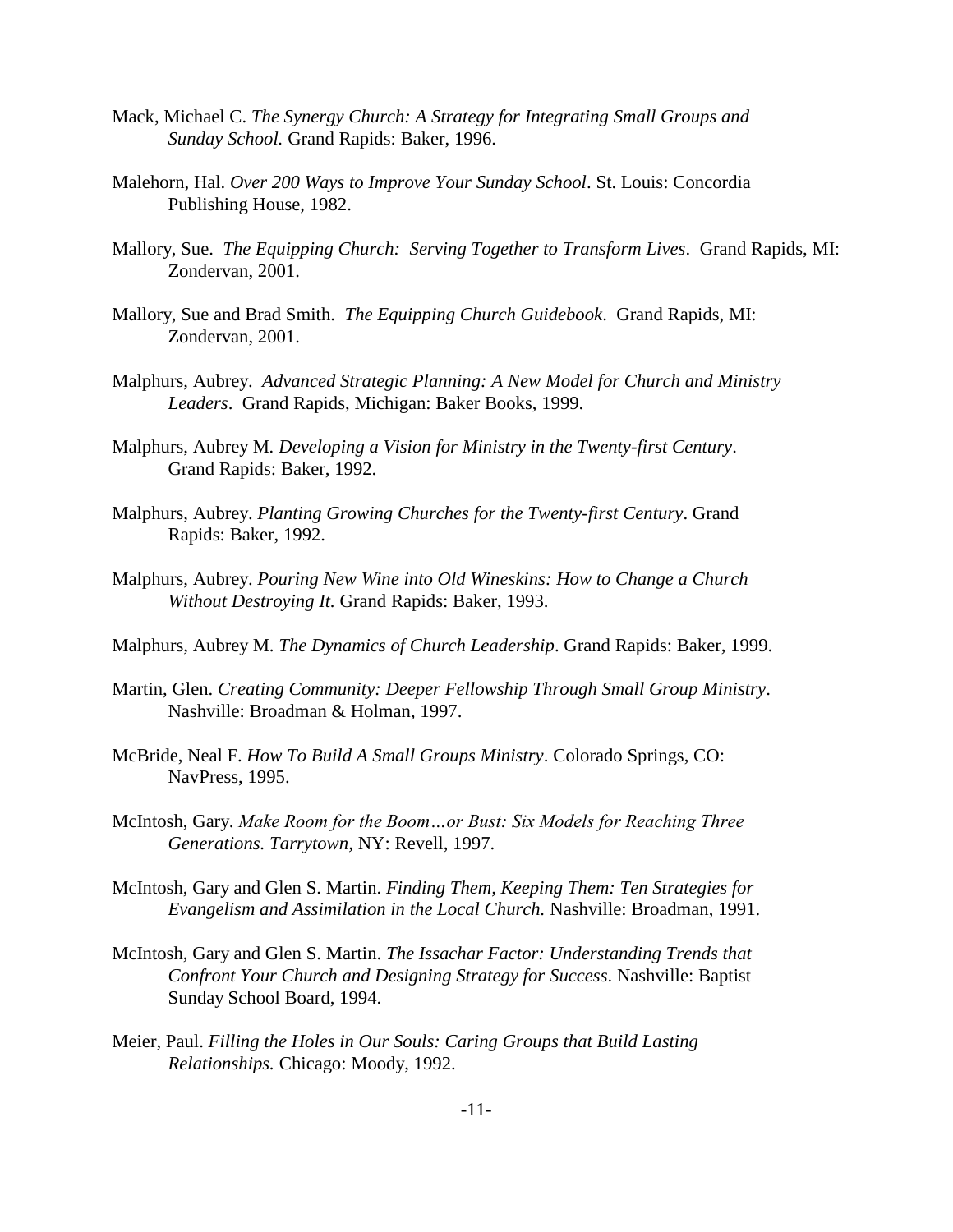Miller, Herb. *The Vital Congregation*. Nashville: Abingdon Press,1990.

Mims, Gene. *Kingdom Principles for Church Growth* (rev.). Nashville: LifeWay, 2001.

- Patte, Daniel. *Discipleship According to the Sermon on the Mount: Four Legitimate Readings, Four Plausible Views of Discipleship, and Their Relative Values*. Valley Forge, PA: Trinity Press International, 1996.
- Rhodes, David. *Cell Church or Traditional?: Reflections on the Church*. Cambridge: Grove, 1996.
- Roxburgh, Alan J*. Innovations in Ministry: Models for the Twenty-first Century*. Nashville: Abingdon, 1994.
- Schwanz, Floyd L. *Growing Small Groups*. Kansas City, MO: Beacon Hill, 1995.
- Shepherd, Clovis R. *Small Groups: Some Sociological Perspectives*. San Francisco: Chandler Publishing Company, 1964.
- Sire, James W. *Discipleship of the Mind: Learning to Love God in the Ways We Think*. Downers Grove: InterVarsity, 1990.
- Southern, Richard and Robert Norton. *Cracking Your Congregation's Code*. San Francisco: Jossey-Bass, 2001.
- Stanley, Andy and Ed Young*. Can We Do That: 24 Innovative Practices that Will Change the Way You Do Church*. Howard Publishing, 2002.
- Stanley, J. Robert Clinton and Paul D. Stanley. *Connecting: The Mentoring Relationship You Need to Succeed.* Colorado Springs: 1992.
- Street, Carla Ann Crenshaw. *Relationships of Small Group Ministries to Church Growth.* 1993.
- Strobel, Lee. *Inside the Mind of Unchurched Harry and Mary: How to Reach Friends And Family Who Avoid God and the Church*. Grand Rapids: Zondervan, 1993.
- Ver Straten, Charles A. *A Caring Church: Through Shepherding Ministries*. Grand Rapids: Baker Book House, 1988.
- Warren, Rick. *The Purpose-Driven Church: Growth without Compromising Your Message and Mission*. Grand Rapids: Zondervan, 1995.
- Warren, Rick. *The Purpose-Driven Life: Seven Steps for Discovering and Fulfilling Your Life Mission*. Grand Rapids: Zondervan, 2000.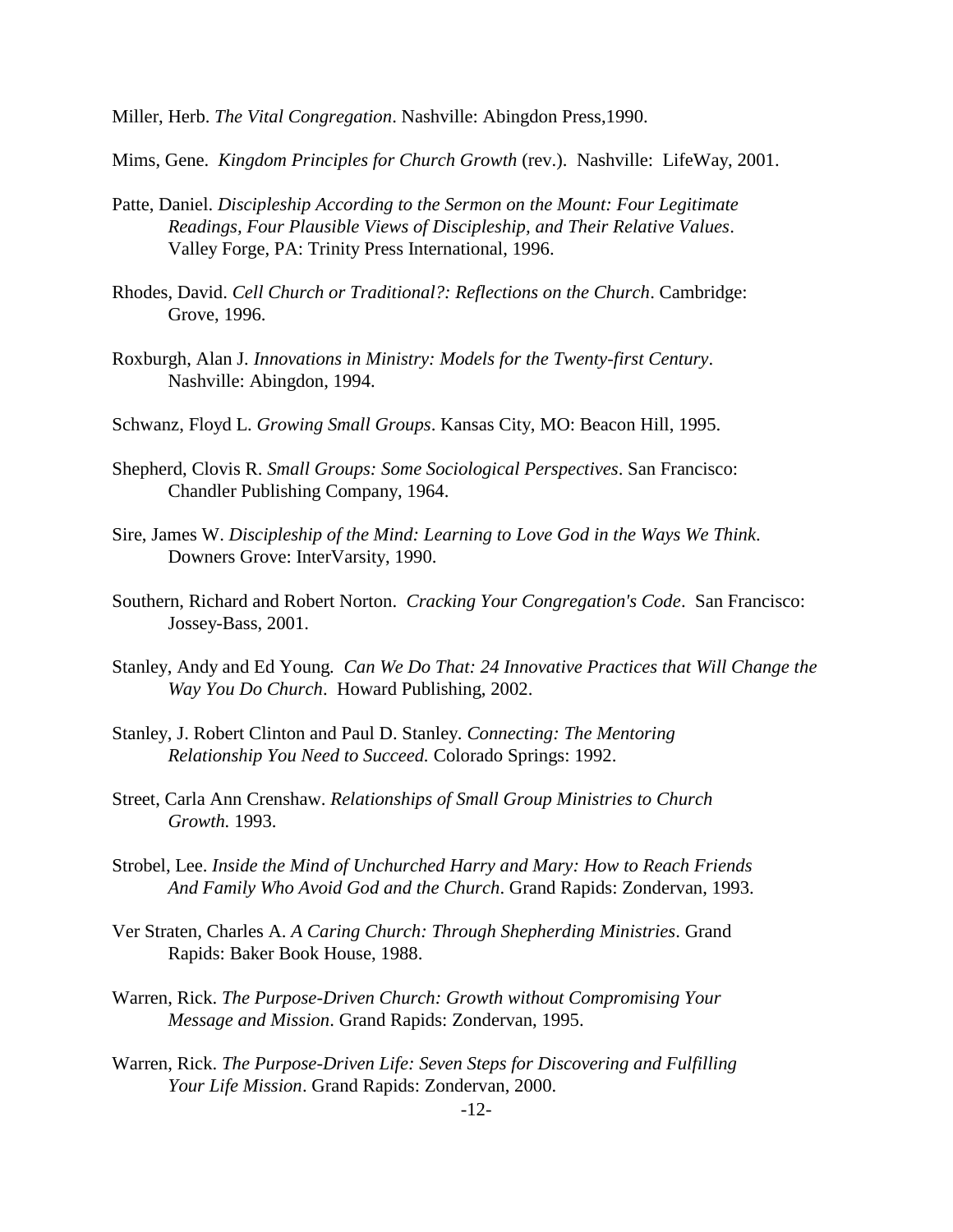- White, James Emery. *Rethinking the Church: A Challenge to Creative Redesign in an Age of Transition.* Grand Rapids: Baker, 1997.
- Whitney, Donald S. *Spiritual Disciplines for the Christian Life*. Colorado Springs: NavPress, 1997.
- Wilkes, C Gene. *Jesus on Leadership: Becoming a Servant Leader*. Nashville: Lifeway, 1996.
- Willard, Dallas. *Hearing God: Developing a Conversational Relationship with God*. Downers Grove, IL: InterVarsity, 1999.
- Willard, Dallas. *The Spirit of the Disciplines: Understanding How God Changes Lives*. San Francisco: Harper, 2000.
- Wright, N.T. *Following Jesus: Biblical Reflections on Discipleship*. Grand Rapids: Eerdmans, 1997.

## Small Group Ministries

Adams, Matt and Jeff Young. *Need A New Hook?* Nashville: On Target Press, 1996.

Anderson, Philip and Phoebe. *The House Church*. Nashville: Abingdon Press, 1975.

Arnold, Jeffrey. *The Big Book of Small Groups.* Downers Grove, IL: InterVarsity Press, 1992.

\_\_\_\_\_\_\_\_. *Seven Tools for Building Effective Groups.* Colorado Springs: NavPress, 1997.

\_\_\_\_\_\_\_\_. *Small Group Outreach Turning Groups Inside Out.* Downers Grove, IL: Inter- Varsity Press, 1998.

\_\_\_\_\_\_\_\_. *Starting Small Groups: Building Communities That Matter*. Nashville: Abingdon Press, 1997.

Banks, Robert. *Paul's Idea of Community*. Peabody, MA: Hendrickson Publishers, Inc., 1994.

Banks, Robert and Julia Banks. *The Church Comes Home: Building Community & Mission Through Home Churches*. Peabody, MA: Hendrickson Publishers, Inc., 1998.

Barna, George. *Growing True Disciples*. Ventura, CA: Issachar Resources, 2000.

Barrett, Lois. *Building the House Church*. Scottsdale, PA: Herald Press, 1986.

-13-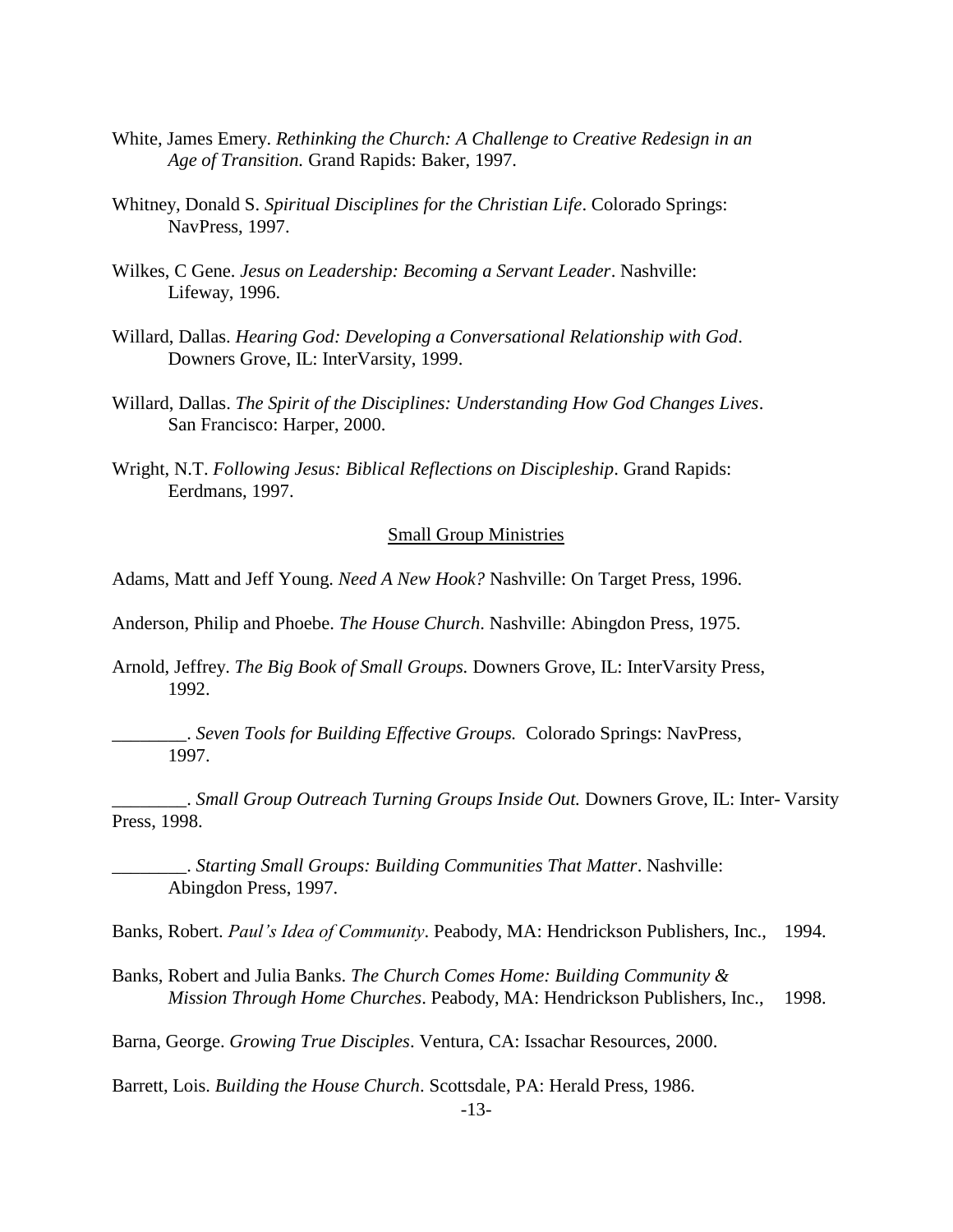- Becker, Palmer. *Called to Care: A Training Manual for Small Group Leaders*. Scottsdale, PA: Herald Press, 1993.
- Beckham, William A. *The Second Reformation: Reshaping the Church for the 21st Century*. Houston: Touch Publications, 1995.
- Bilezikian, Gilbert. *Community 101*. Grand Rapids: Zondervan Corp., 1997.
- Boren, M. Scott and Don Tillman. *Making Cell Groups Work: 8 Stages for Navigating the Transition to the Cell-Based Church*. Houston: Touch Publications, 2002.
- Bunton , Peter and Larry Kreider. *Cell Groups and House Churches: What History Teaches Us*. Ephrata, PA: House to House Publications, 2002.
- Burgoon, Michael, Judee K. Burgoon, and James C. McCroskey. *Small Group Communication: A Functional Approach*. International Thomson Publishing, 1974.
- Burke, Harriet. *People-Promise & Community: A Practical Guide to Creating and Sustaining Small Communities of Faith.* Mahwah, NJ: Paulist Press, 1996.
- Cathcart, Robert S. and Larry A. Samovar. *Small Group Communication: A Reader*. Dubuque, IA: W. C. Brown Company, 1970.
- *Cell Leader Intern Guidebook: The Critical Path for Successful Leadership*. Houston: Touch Publications, 1995.
- Chaney, Charles L. *Church Planting at the End of the Twentieth Century*. Carol Stream, IL: Tyndale House, 1991.
- Cho, David Yonggi. *Successful Home Cell Groups*. Gainesville, FL: Bridge-Logos Publishers, 1999.
- Cloud, Dr. Henry and Dr. John Townsend. *How People Grow: What the Bible Reveals About Personal Growth*. Grand Rapids: Zondervan, 2001.
- Cole, Neil. *Cultivating a Life for God*. St. Charles, IL: Church Smart Resources, 1999.
- Coleman, Lyman. *Small Group Training Manuel*. Littleton, CO: Serendipity, 1991.
- Comiskey, Joel. *From 12 to 3: How to Apply G-12 Principles In Your Church*. Houston: Touch Publications, 2002.

\_\_\_\_\_\_\_\_. *Groups of 12.* Houston: Touch Publications, 1999.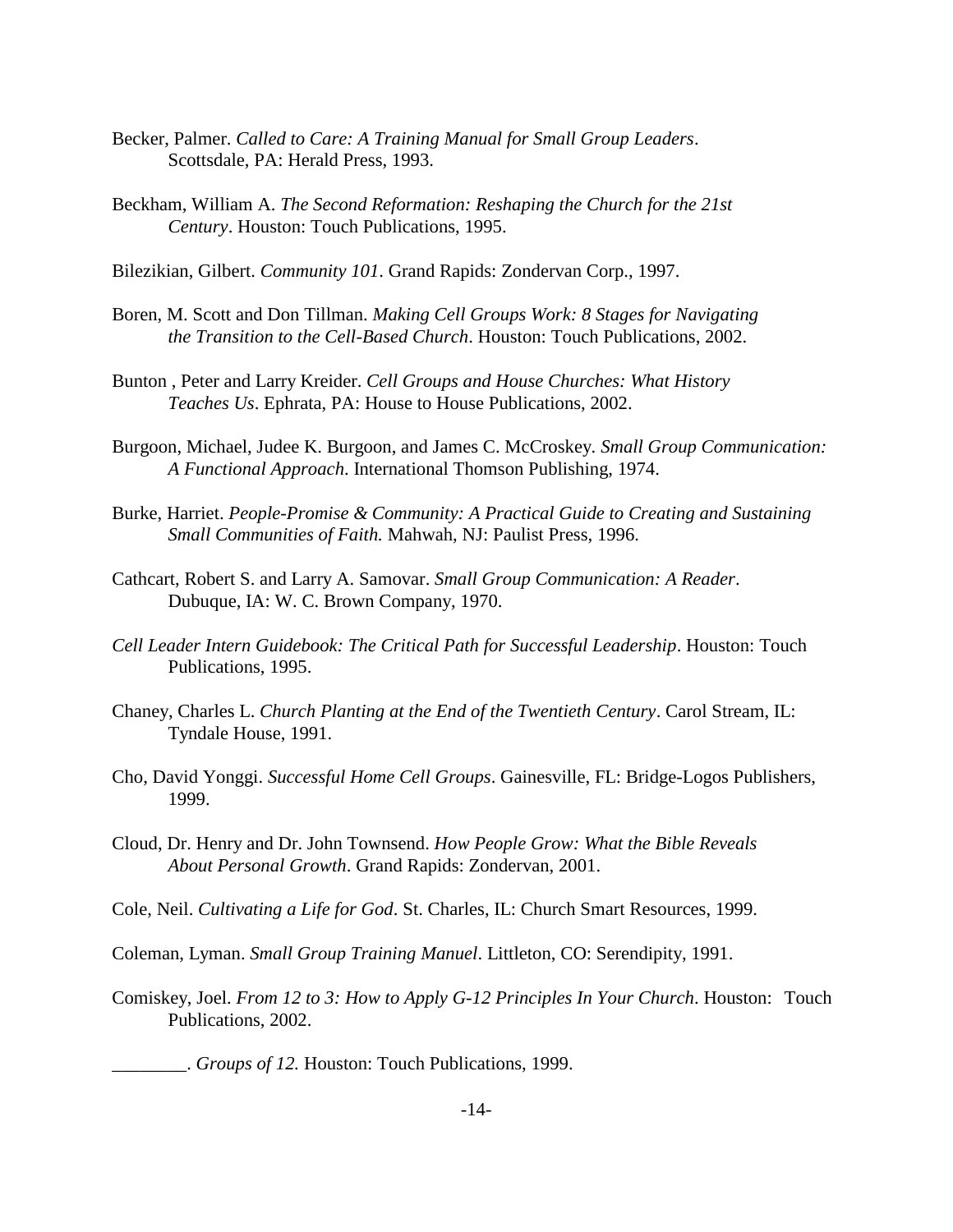\_\_\_\_\_\_\_\_. *How to Lead a Great Cell Group Meeting…So People Want to Come Back.* Houston: Touch Publications, 2001.

\_\_\_\_\_\_\_\_. *Leadership Explosion*. Houston: Touch Publications, 2000.

\_\_\_\_\_\_\_\_. *Reap the Harvest*. Houston: Touch Publications, 1999.

*Disciple Journal's 101 Best Small-Group Ideas*, Colorado Springs: NavPress, 1996.

Dockrey, Karen. *Fun Friend-Making Activities for Adult Groups*. Loveland, CO: Group Publishing, 1997.

Donahue, Bill. *Leading Life-Changing Small Groups*. Grand Rapids: Zondervan, 2002.

Donahue, Bill and Russ Robinson. *Building A Church of Small Groups*. Grand Rapids: Zondervan, 2001.

\_\_\_\_\_\_\_\_. *Seven Deadly Sins of Small Group Ministry: Overcoming Barriers to Building a Church of Groups.* Grand Rapids: Zondervan Corp., 2002.

- Ellis, Donald & B. Aubrey Fisher. *Small Group Decision Making*. New York, NY: McGraw-Hill, 1993.
- Ferguson, David. *The Never Alone Church*. Carol Stream, IL: Tyndale House Publishers, Inc., 1998.
- Galloway, Dale E. *20/20 Vision: How to Create a Successful Church With Lay Pastors and Cell Groups.* Foundation of Hope, 1986.
- Galloway, Dale E. and Kathi Mills. *The Small Group Book: The Practical Guide for Nurturing Christians and Building Churches.*. Fleming H. Revell, 1995.
- George, Carl F. *Prepare Your Church for the Future*. Chosen Books Pub. Co., 1991.
- George, Carl F., Warren Bird, and Robert E. Coleman. *Nine Keys to Effective Small Group Leadership.* Mansfield, PA: Kingdom Publishing, 2001.
- Gorman, Julie A. and Roberta Hestenes. *Community That Is Christian: A Handbook on Small Groups, 2nd Edition*. Grand Rapids: Baker Book House, 2002.
- Hadaway, C. Kirk, Stuart A. Wright, and Francis M. DuBose. *Home Cell Groups and House Churches*. Nashville: Broadman Press, 1987.

Hamlin, Judy. *The Small Group Leader's Training Manual*. Colorado Springs, NavPress, 1990.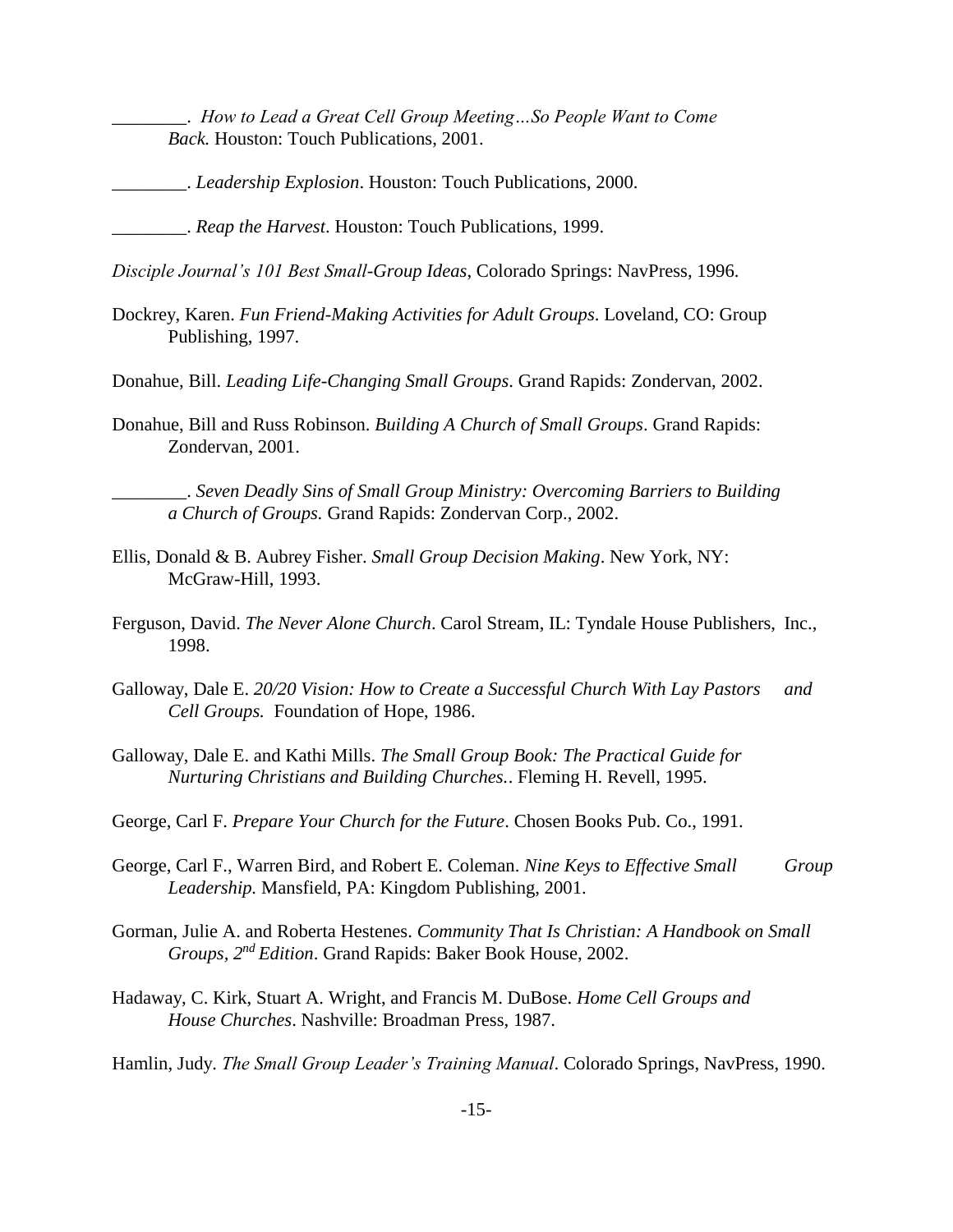- Hare, A. Paul, editor. *Small Groups: An Introduction.* Westport, CT: Greenwood Publishing Group, 1996.
- Hornsby, Billy and Marilyn Hickey. *The Cell-Driven Church: Realizing the Harvest.* Mansfield, PA: Kingdom Publishing, 2001.

Hurston, Karen. *Breakthrough Cell Groups*. Houston: Touch Publications, 2001.

\_\_\_\_\_\_\_\_. *Growing the World's Largest Church.* Springfield, MO: Gospel Publishing House, 1994.

- Icenogle, Gareth Weldom. *Biblical Foundation for Small Group Ministry*. Downer's Grove, IL: InterVarsity Press, 1994.
- Kirk, Daphne. *Heirs Together: Establishing Intergenerational Cell Church*. Buxhall Stowmarket Suffolk: Kevin Mayhnew Ltd., 1998.
- Kirkpatrick, Thomas G. *Small Groups in the Church: A Handbook for Creating*. Bethesda, MD: Alban Institute, 1995.
- Kroeker, Wally. *Faith Dilemmas for Marketplace Christians: A Resource for Small Groups*. Scottsdale, PA: Herald Press, 1997.
- Long, Jimmy. *Small Group Leaders Handbook: The Next Generation*. Downer's Grove, IL: InterVarsity Press, 1995.
- Mack, Michael C. *The Synergy Church: A Strategy for Integrating Small Groups and Sunday School*. Grand Rapids: Baker Books, 1996.
- Malphurs, Aubrey. *Planting Growing Churches for the Twenty-First Century*. Grand Rapids: Baker Book House, 1992.
- Mayer, Hal. *Step By Step: Transitioning Your Sunday School to Small Groups*. Littleton, CO: Serendipity House, 2001.
- McBride, Neal F. *How to Build A Small Groups Ministry*. Colorado Springs: NavPress, 1995.
- McBride, Neal F. and Jeff Arnold. *Seven Traits of a Successful Leader*. Colorado Springs: NavPress, 1997.
	- \_\_\_\_\_\_\_\_. *How to Lead Small Groups*. Colorado Springs: NavPress, 1990.
	- \_\_\_\_\_\_\_\_. *Real Small Groups Don't Just Happen*. Colorado Springs: NavPress, 1998.
- Neighbour, Ralph W., Jr. *Future Church*. Nashville: Broadman Press, 1980.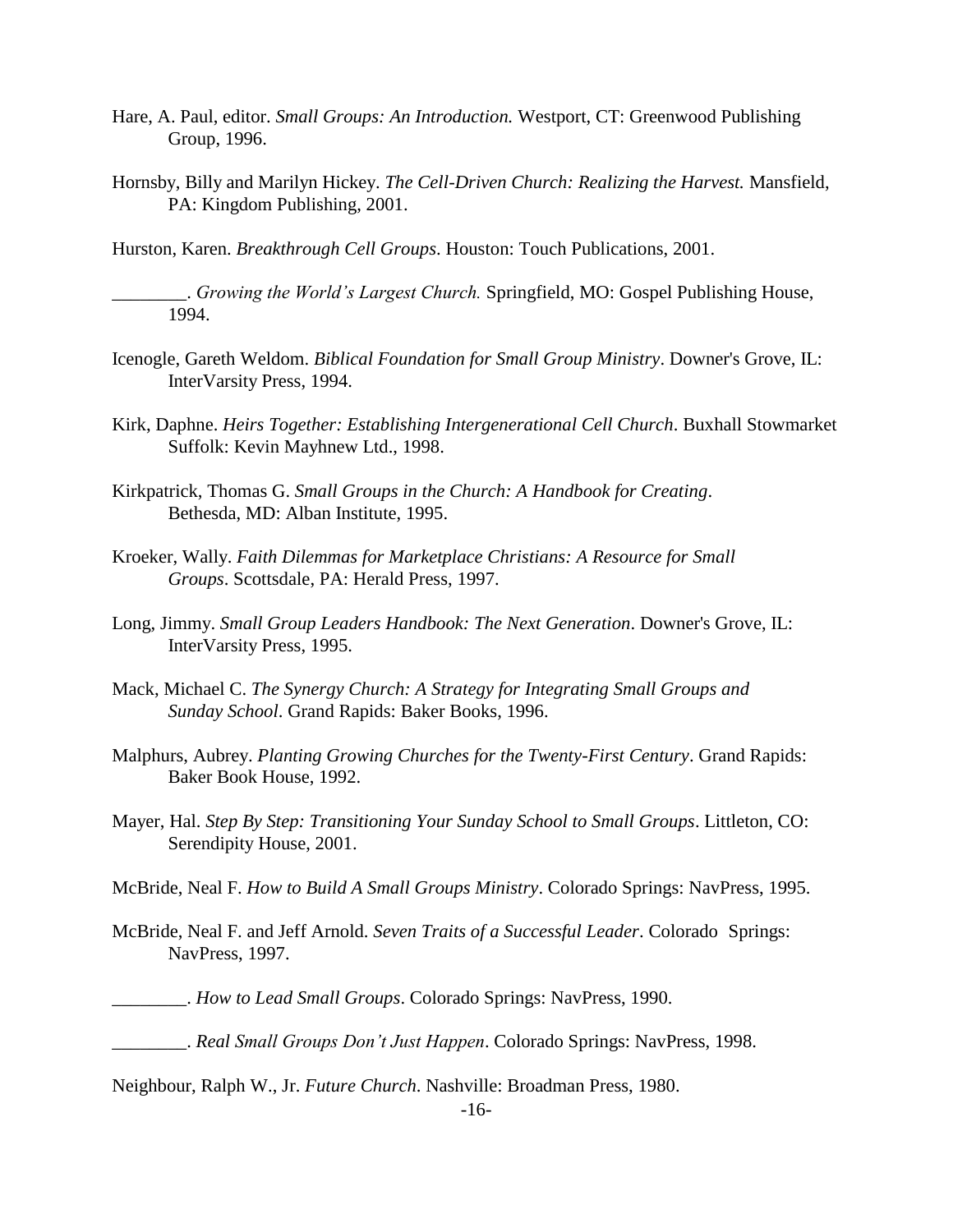\_\_\_\_\_\_\_\_. *Knocking On Doors, Opening Hearts*. Houston: Touch Ministries, 1990.

\_\_\_\_\_\_\_\_. *The Seven Last Words of the Church: Or, We Never Tried it That Way Before*. Grand Rapids: Zondervan, 1973.

\_\_\_\_\_\_\_\_. *Where Do We Go From Here? 2nd Edition.* Houston: Touch Publications, 2000.

Polich, Laurie. *Help! I'm a Small Group Leader*. Grand Rapids: Zondervan Corp., 1998.

- \_\_\_\_\_\_\_\_. *Small Group Q's: 600 Ready-to-Go Questions for Small Groups.* Grand Rapids: Zondervan Corp., 2001.
- Plueddemann, Jim. *Pilgrims in Progress: Growing Through Groups.* Colorado Springs: Shaw Books, 1990.
- Rhodes, David. *Cell Church or Traditional? Reflections on the Church*. Cambridge, England: Grove Books, LTD, 1996.
- Richardson, Joe E., Jr. *How to Help Your Friends*. Nashville: Convention Press, 1990.
- Sande, Ken. *The Peacemaker: A Biblical Guide to Resolving Personal Conflict, Second Edition*. Grand Rapids: Baker Books, 1997.
- Sauder, Brian and Larry Kreider. *Helping You Build Cell Churches*. Ephrata, PA: House to House Publications, 1998.
- Schwanz, Floyd L. *Growing Small Groups*. Kansas City: Beacon Hill Press, 1995.
- Sheely, Steve. *Ice-Breakers and Heart-Warmers: 101 Ways to Kick Off and End Meetings*. Littleton, CO: Serendipity, 1994.
- Sikora, Pat J. *Small Group Bible Studies: How to Lead Them*. Cincinnati, OH: Standard Publishing, 1991.
- *Small Group Leader's Handbook: The Next Generation*. Downer's Grove, IL: InterVarsity Press, 1995.
- *Small Group Training Manual*: *6 Sessions for Training Leaders*. Littleton, CO: Serendipity, 1991.
- Snyder, Howard A. *Radical Renewal: The Problem of Wineskins Today*. Houston: Touch Publications, 1998.

Stockstill, Larry. *The Cell Church*. Ventura, CA: Regal, 2000.